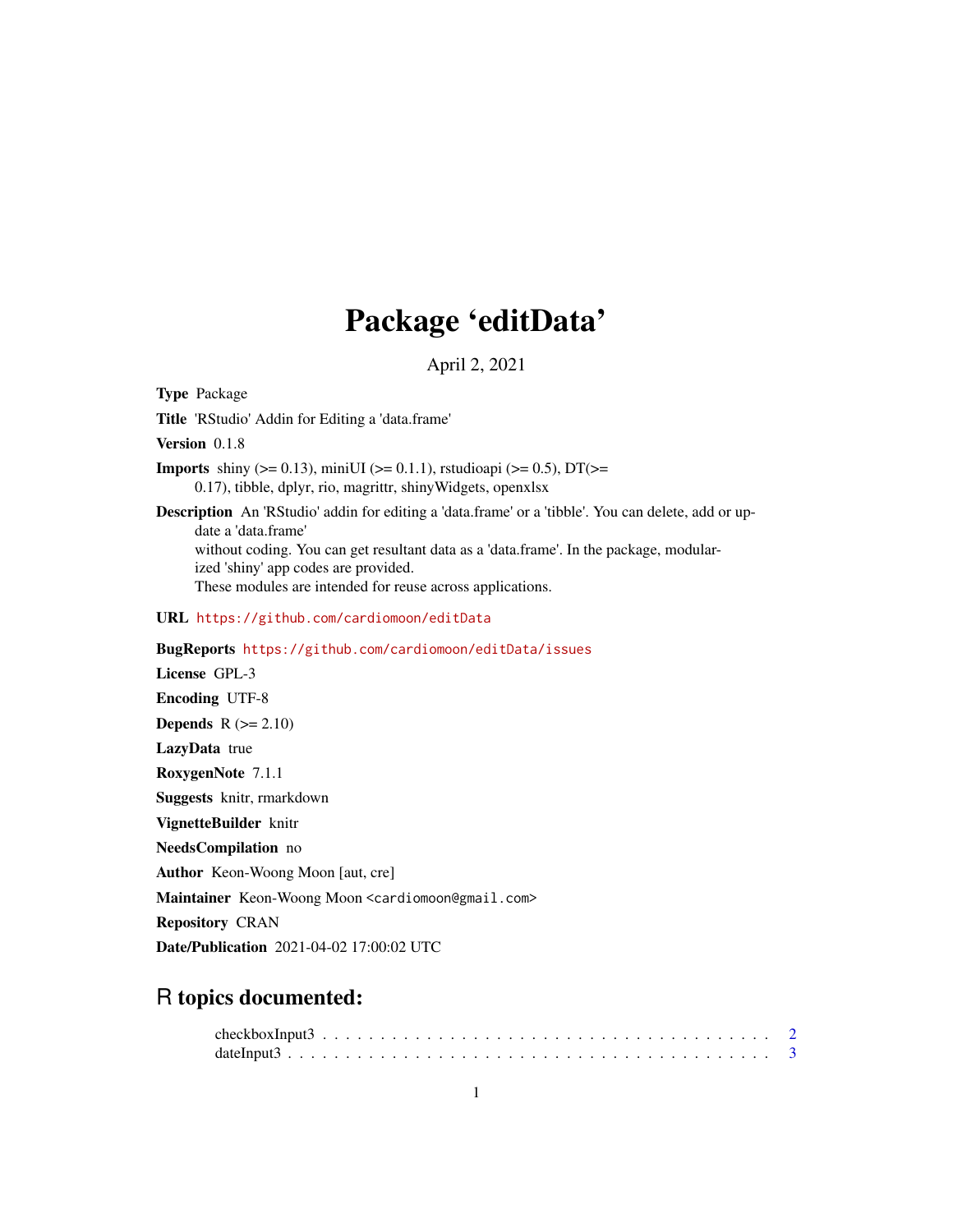#### <span id="page-1-0"></span>2 checkboxInput3

|       | - 6 |
|-------|-----|
|       |     |
|       |     |
|       |     |
|       |     |
|       |     |
|       |     |
|       |     |
|       |     |
|       |     |
| Index | 13  |

checkboxInput3 *Create a side-by-side checkboxInput*

#### Description

Create a side-by-side checkboxInput

#### Usage

```
checkboxInput3(inputId, label, value = FALSE, width = 100)
```
#### Arguments

| inputId | The input slot that will be used to access the value. |
|---------|-------------------------------------------------------|
| label   | Display label for the control, or NULL for no label.  |
| value   | Initial value.                                        |
| width   | The width of the input in pixel                       |

```
library(shiny)
# Only run examples in interactive R sessions
if (interactive()) {
  ui <- fluidPage(
        label3("Welcome"),
         checkboxInput3("somevalue", "Some value", FALSE),
        verbatimTextOutput("value")
  )
  server <- function(input, output) {
       output$value <- renderText({ input$somevalue })
```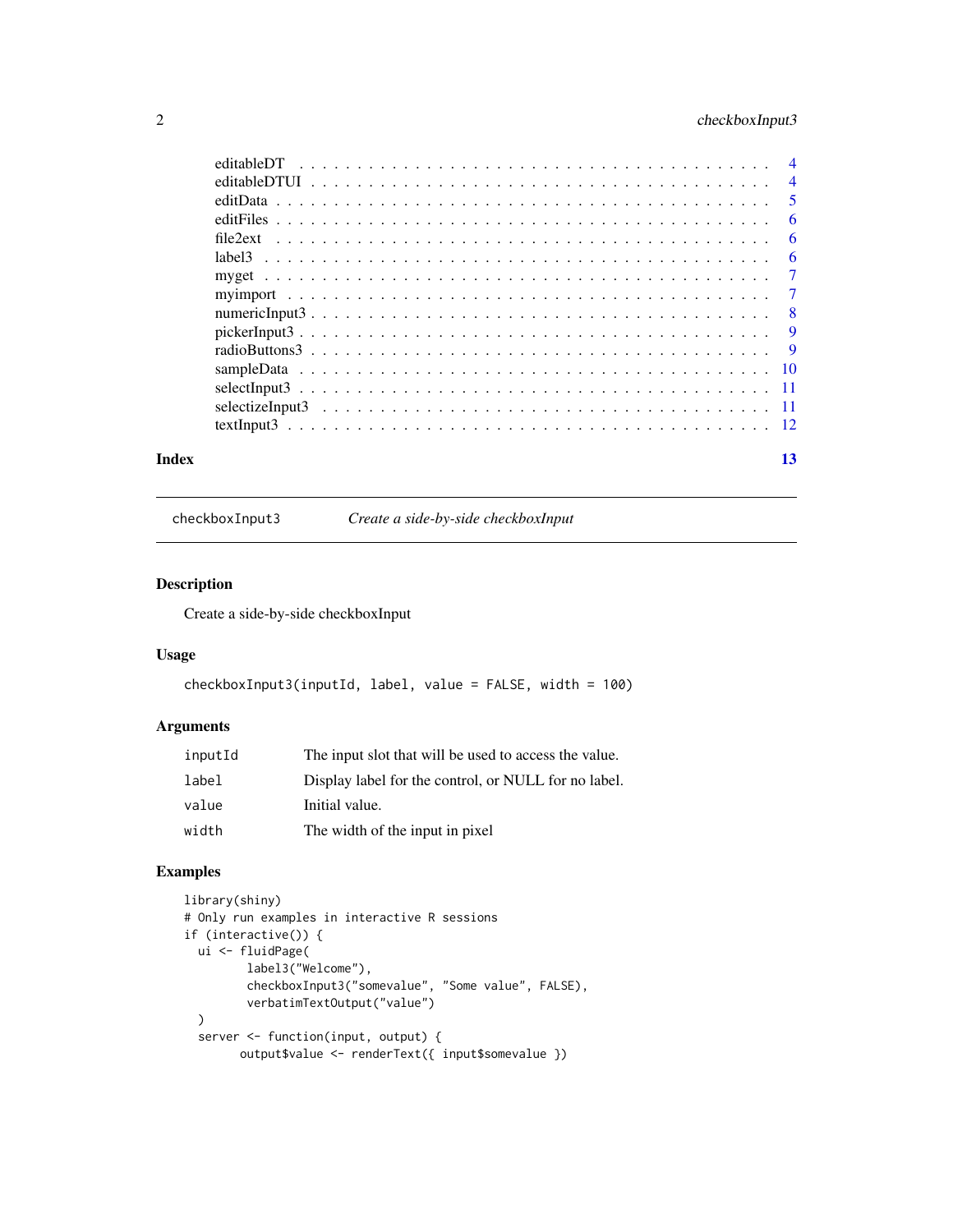#### <span id="page-2-0"></span>dateInput3 3

```
}
 shinyApp(ui, server)
}
```
#### dateInput3 *Create a side-by-side dateInput*

#### Description

Create a side-by-side dateInput

#### Usage

```
dateInput3(inputId, label, width = 100, ...)
```
#### Arguments

| inputId | The input slot that will be used to access the value. |
|---------|-------------------------------------------------------|
| label   | Display label for the control, or NULL for no label.  |
| width   | The width of the input in pixel                       |
|         | arguments to be passed to date Input                  |

```
library(shiny)
# Only run examples in interactive R sessions
if (interactive()) {
  ui <- fluidPage(
         label3("Welcome"),
         dateInput3("date", "date"),
         verbatimTextOutput("value")
  \mathcal{L}server <- function(input, output) {
        output$value <- renderText({ input$date })
  }
  shinyApp(ui, server)
}
```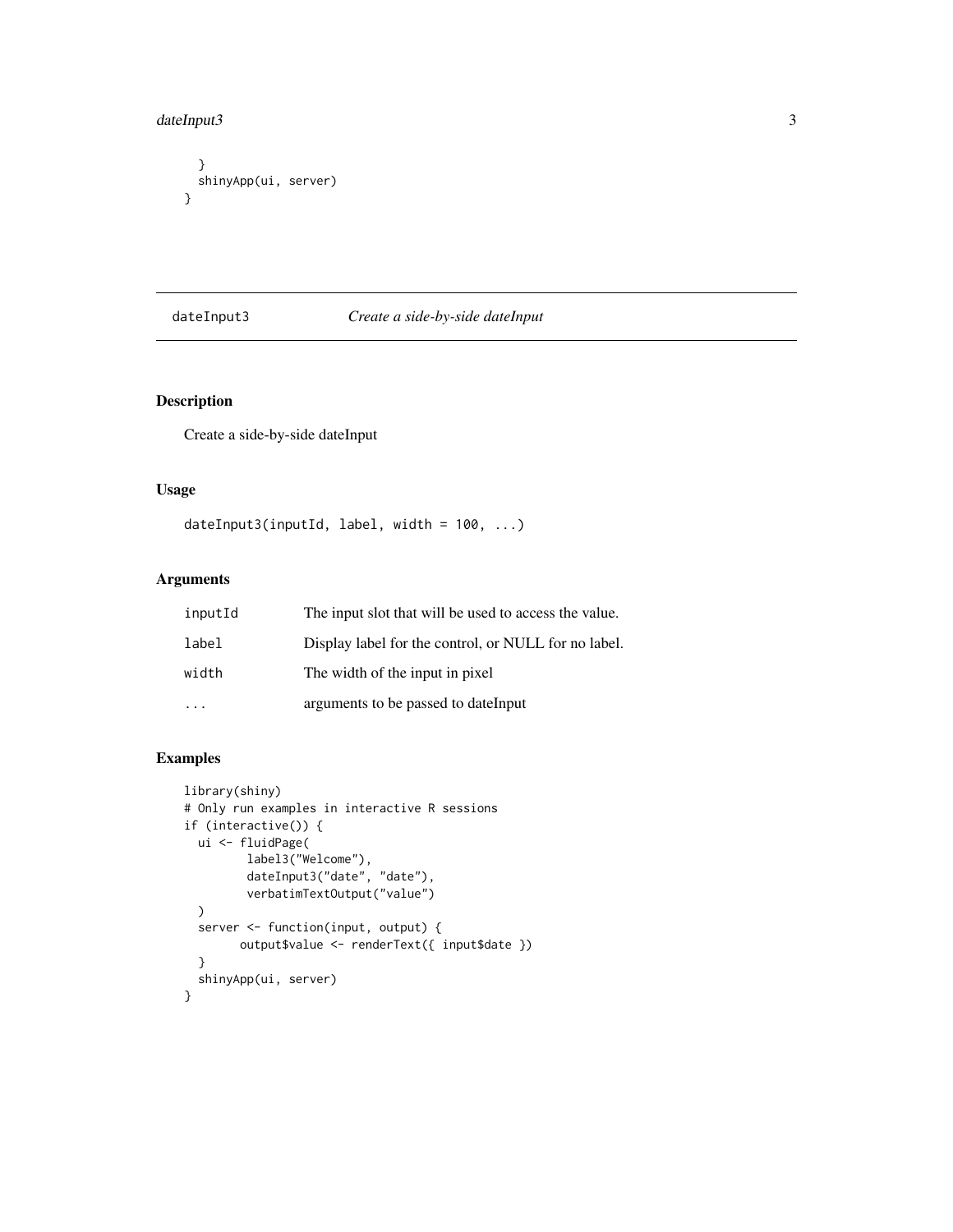<span id="page-3-0"></span>

#### Description

Server function of editableDT Shiny module

#### Usage

```
editableDT(input, output, session, data)
```
#### Arguments

| input   | input                  |
|---------|------------------------|
| output  | output                 |
| session | session                |
| data    | A reactive data object |

editableDTUI *UI of editableDT Shiny module*

#### Description

UI of editableDT Shiny module

#### Usage

editableDTUI(id)

#### Arguments

id A string

```
# Only run examples in interactive R sessions
if (interactive()) {
library(shiny)
ui=fluidPage(
  selectInput("select","select",choices=c("mtcars","iris","sampleData")),
  textInput("mydata","mydata",value="mtcars"),
  hr(),
  editableDTUI("editableDT"),
  hr(),
  verbatimTextOutput("test")
)
```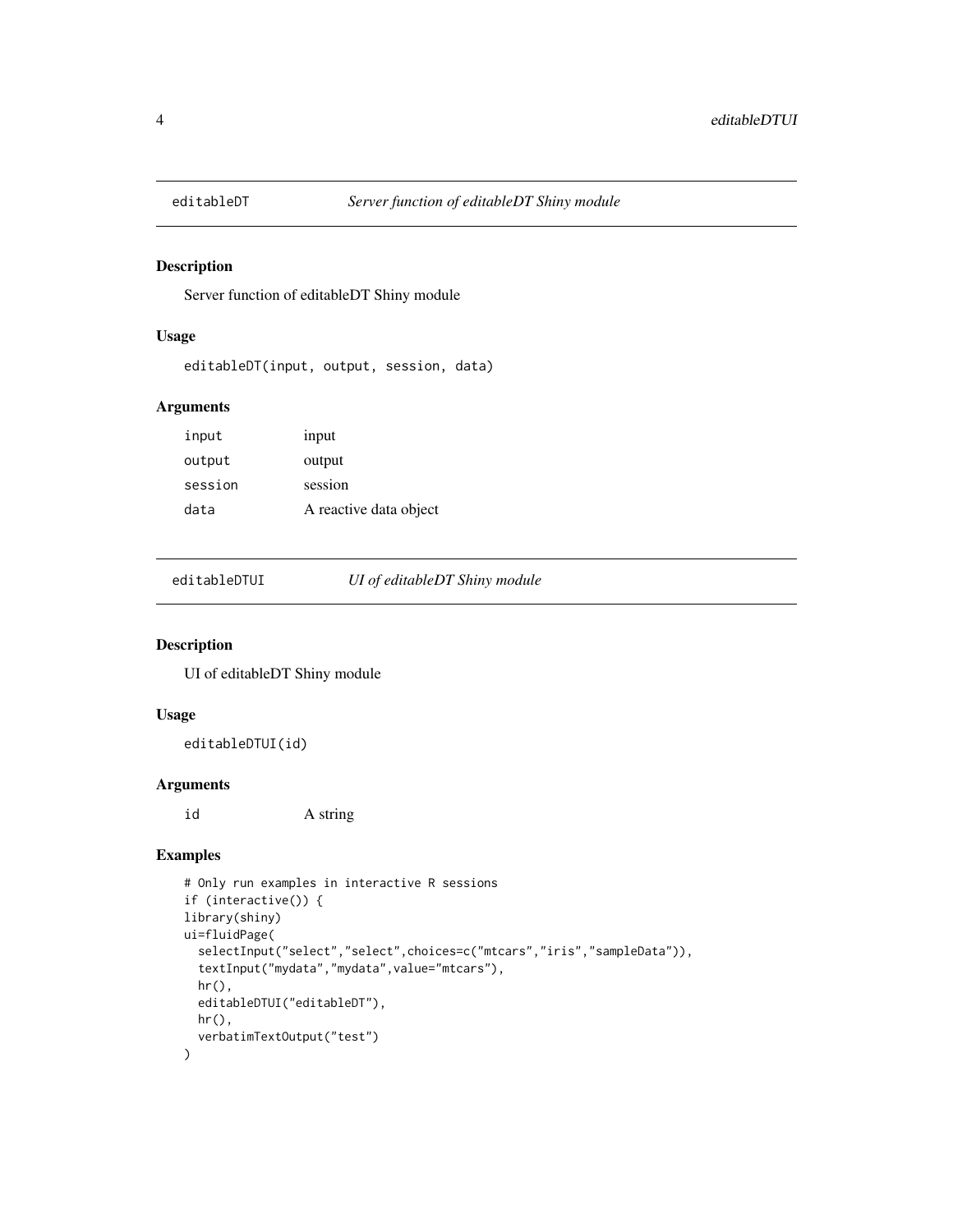#### <span id="page-4-0"></span>editData 5

```
server=function(input,output,session){
 data=reactive({
           myget(input$mydata)
 })
 observeEvent(input$select,{
      updateTextInput(session,"mydata",value=input$select)
 })
 result=callModule(editableDT,"editableDT",data=data)
 output$test=renderPrint({
 str(result())
 })
}
shinyApp(ui=ui,server=server)
}
```
editData *A shiny app for editing a 'data.frame'*

#### Description

A shiny app for editing a 'data.frame'

#### Usage

```
editData(data = NULL, viewer = "dialog", mode = 2)
```
#### Arguments

| data   | A tibble or a tbl df or a data frame to manipulate                                                |
|--------|---------------------------------------------------------------------------------------------------|
| viewer | Specify where the gadget should be displayed. Possible choices are c("dialog", "browser", "pane") |
| mode   | An integer                                                                                        |

#### Value

A manipulated 'data.frame' or NULL

```
library(shiny)
library(editData)
# Only run examples in interactive R sessions
if (interactive()) {
   result<-editData(mtcars)
   result
}
```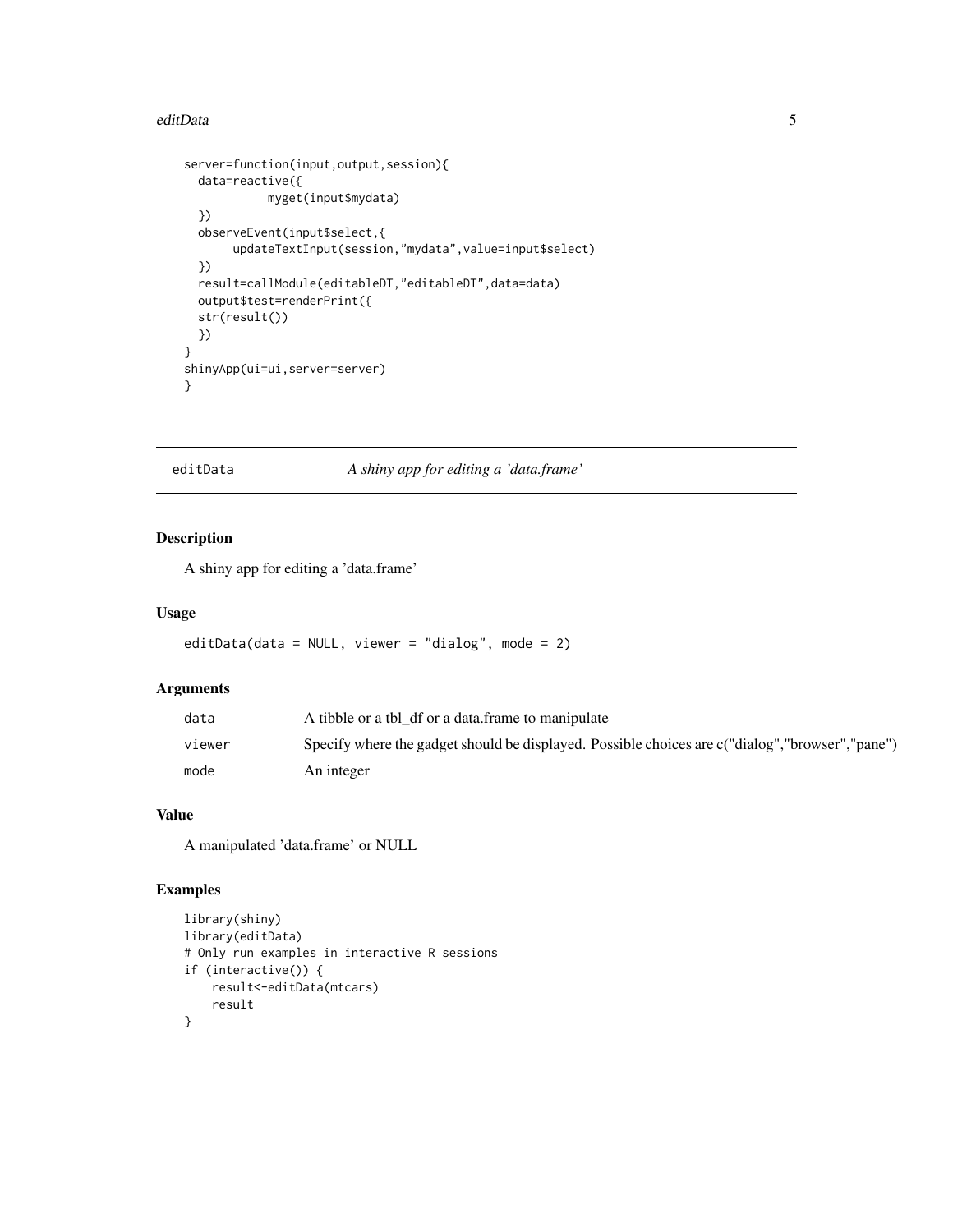<span id="page-5-0"></span>

#### Description

Edit multiple files side by side

#### Usage

editFiles()

file2ext *Extract extension from a file name*

#### Description

Extract extension from a file name

#### Usage

file2ext(filename)

#### Arguments

filename A character string naming a file

label3 *Create a side-by-side label*

#### Description

Create a side-by-side label

#### Usage

 $label3(label, width = 100, bg = NULL, ...)$ 

#### Arguments

| label | A text to display               |
|-------|---------------------------------|
| width | The width of the input in pixel |
| bg    | The color of text               |
|       | arguments to be passed to label |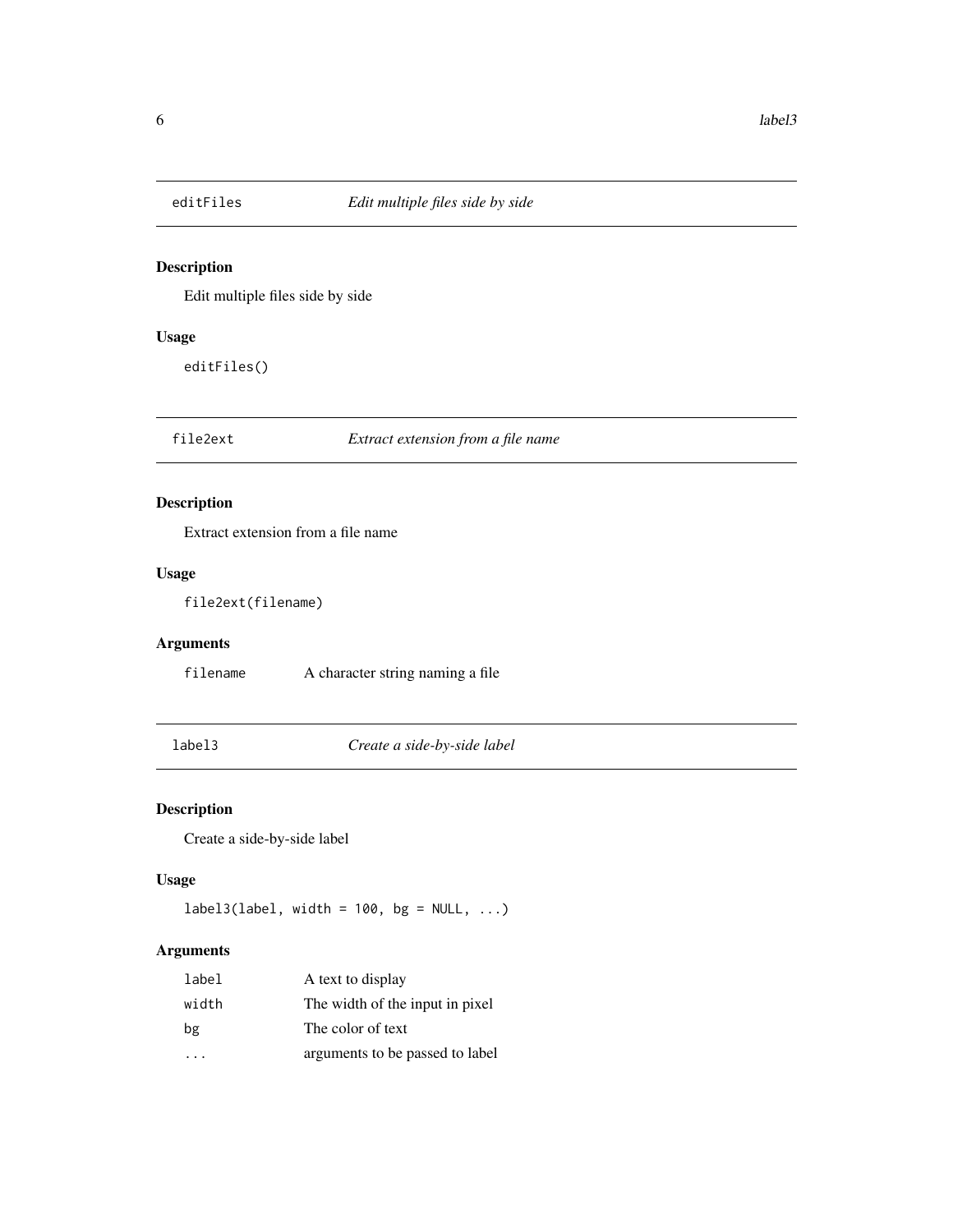#### <span id="page-6-0"></span>myget the contract of the contract of the contract of the contract of the contract of the contract of the contract of the contract of the contract of the contract of the contract of the contract of the contract of the cont

#### Examples

```
library(shiny)
# Only run examples in interactive R sessions
if (interactive()) {
  ui <- fluidPage(
         label3("Welcome"),
         checkboxInput3("somevalue", "Some value", FALSE),
         verbatimTextOutput("value")
  )
  server <- function(input, output) {
        output$value <- renderText({ input$somevalue })
  }
  shinyApp(ui, server)
}
```
myget *Return the Value of a Named data.frame*

#### Description

Return the Value of a Named data.frame

#### Usage

myget(x)

#### Arguments

x Name of data.frame

#### Examples

myget("iris") myget("mtcars")

myimport *Read in a data.frame from a file*

#### Description

Read in a data.frame from a file

#### Usage

myimport(file, ...)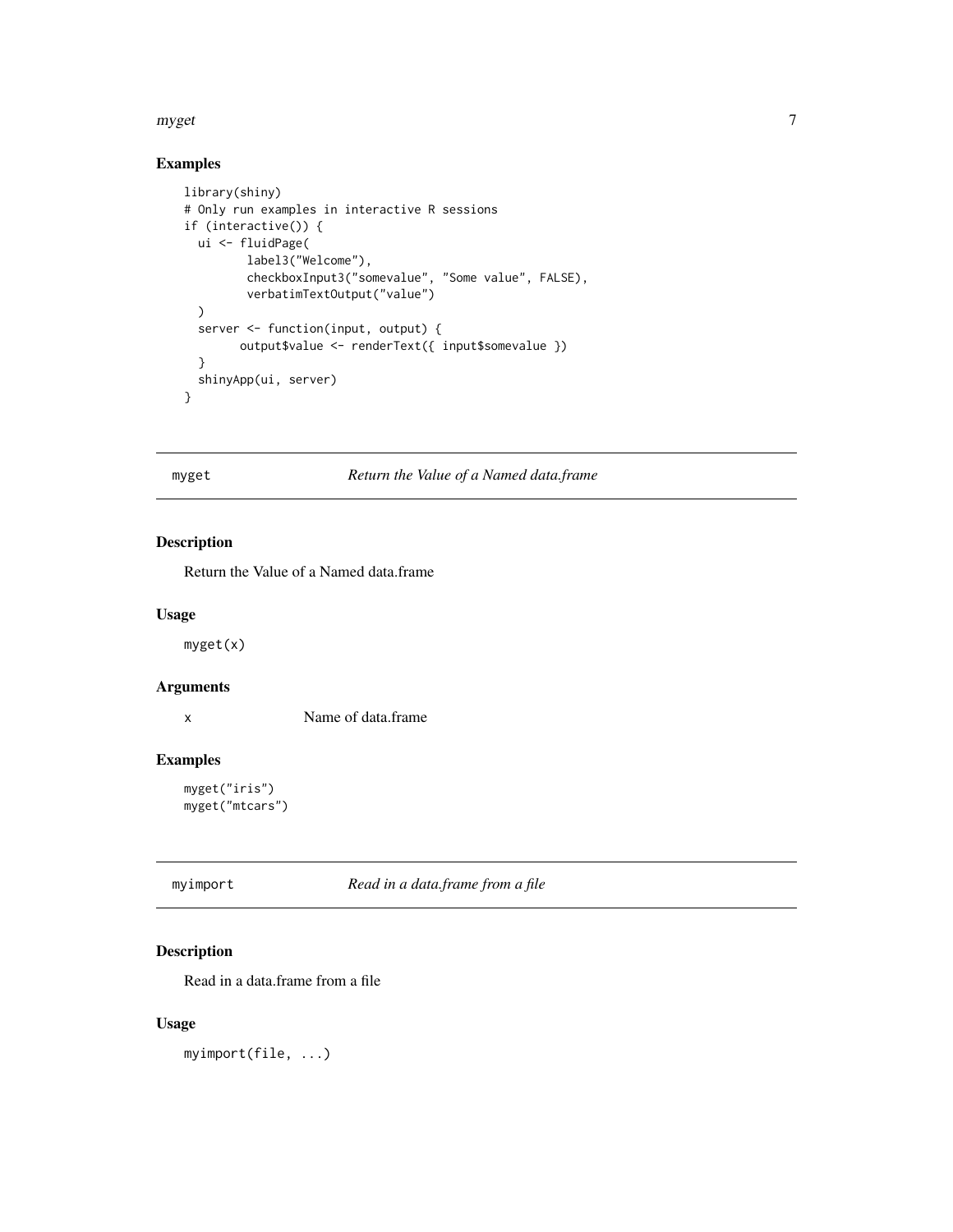#### <span id="page-7-0"></span>Arguments

| file     | A character string naming a file              |
|----------|-----------------------------------------------|
| $\cdots$ | Further arguments to be passed to rio::import |

| numericInput3 | Create a side-by-side numericInput |
|---------------|------------------------------------|
|               |                                    |

#### Description

Create a side-by-side numericInput

#### Usage

```
numericInput3(
  inputId,
  label,
  value,
  min = NA,
  max = NA,
  step = NA,
  width = 100,
  ...
\mathcal{L}
```
#### Arguments

| inputId | The input slot that will be used to access the value. |
|---------|-------------------------------------------------------|
| label   | Display label for the control, or NULL for no label.  |
| value   | Initial value.                                        |
| min     | Minimum allowed value                                 |
| max     | Maximum allowed value                                 |
| step    | Interval to use when stepping between min and max     |
| width   | The width of the input in pixel                       |
|         | arguments to be passed to numericInput                |
|         |                                                       |

```
library(shiny)
# Only run examples in interactive R sessions
if (interactive()) {
 ui <- fluidPage(
        textInput3("id", "id", ""),
         numericInput3("score","score",value=1)
   \lambdaserver <- function(input, output) {
```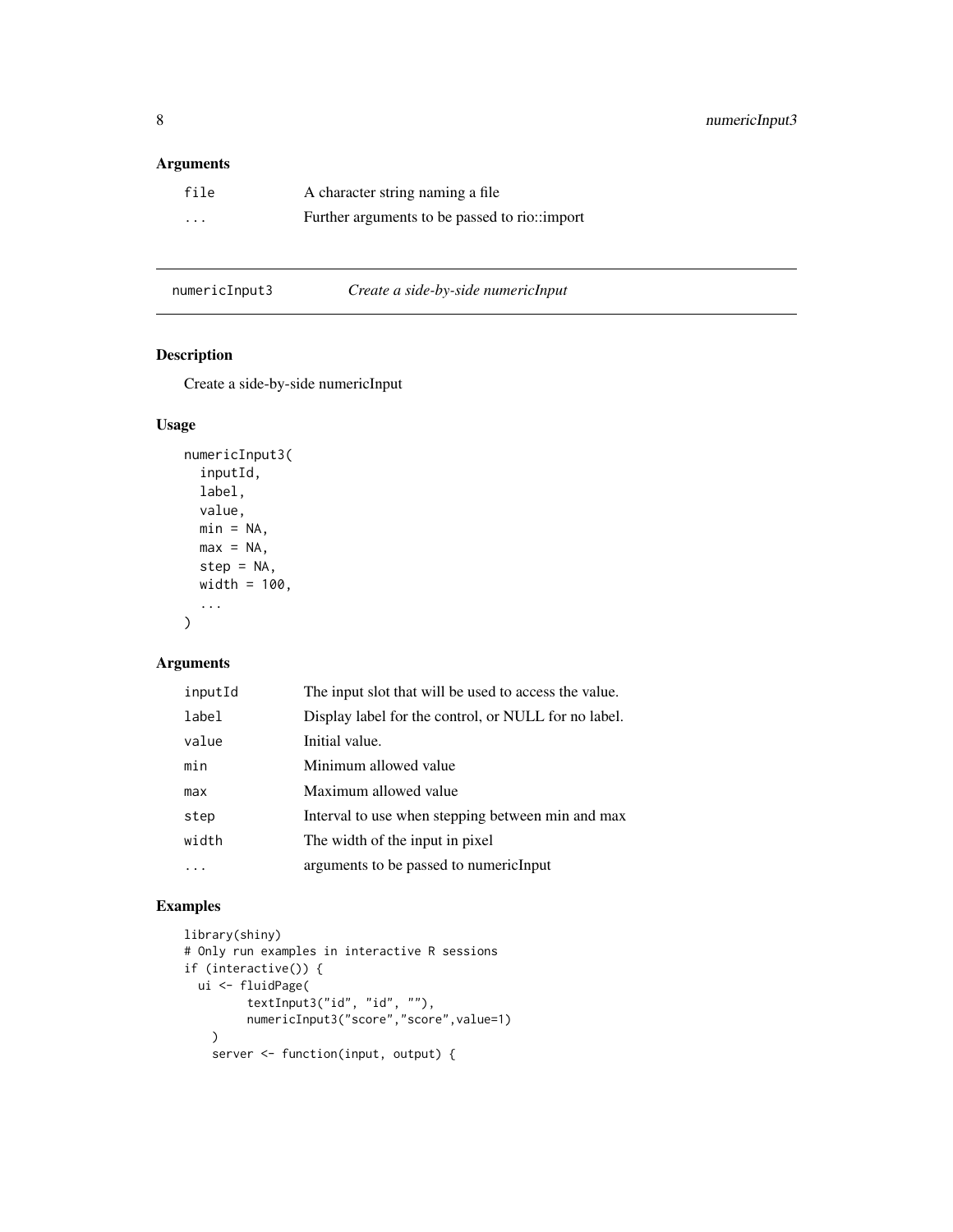#### <span id="page-8-0"></span>pickerInput3 9

```
}
    shinyApp(ui, server)
}
```
pickerInput3 *Side by side pickerInput*

#### Description

Side by side pickerInput

#### Usage

pickerInput3(...)

#### Arguments

... Further arguments to be passed to pickerInput

radioButtons3 *Create a side-by-side radioButtons*

#### Description

Create a side-by-side radioButtons

#### Usage

```
radioButtons3(
  inputId,
  label,
  choices,
  bg = NULL,labelwidth = 100,
  inline = FALSE,
  align = "right",
  ...
\overline{\phantom{a}}
```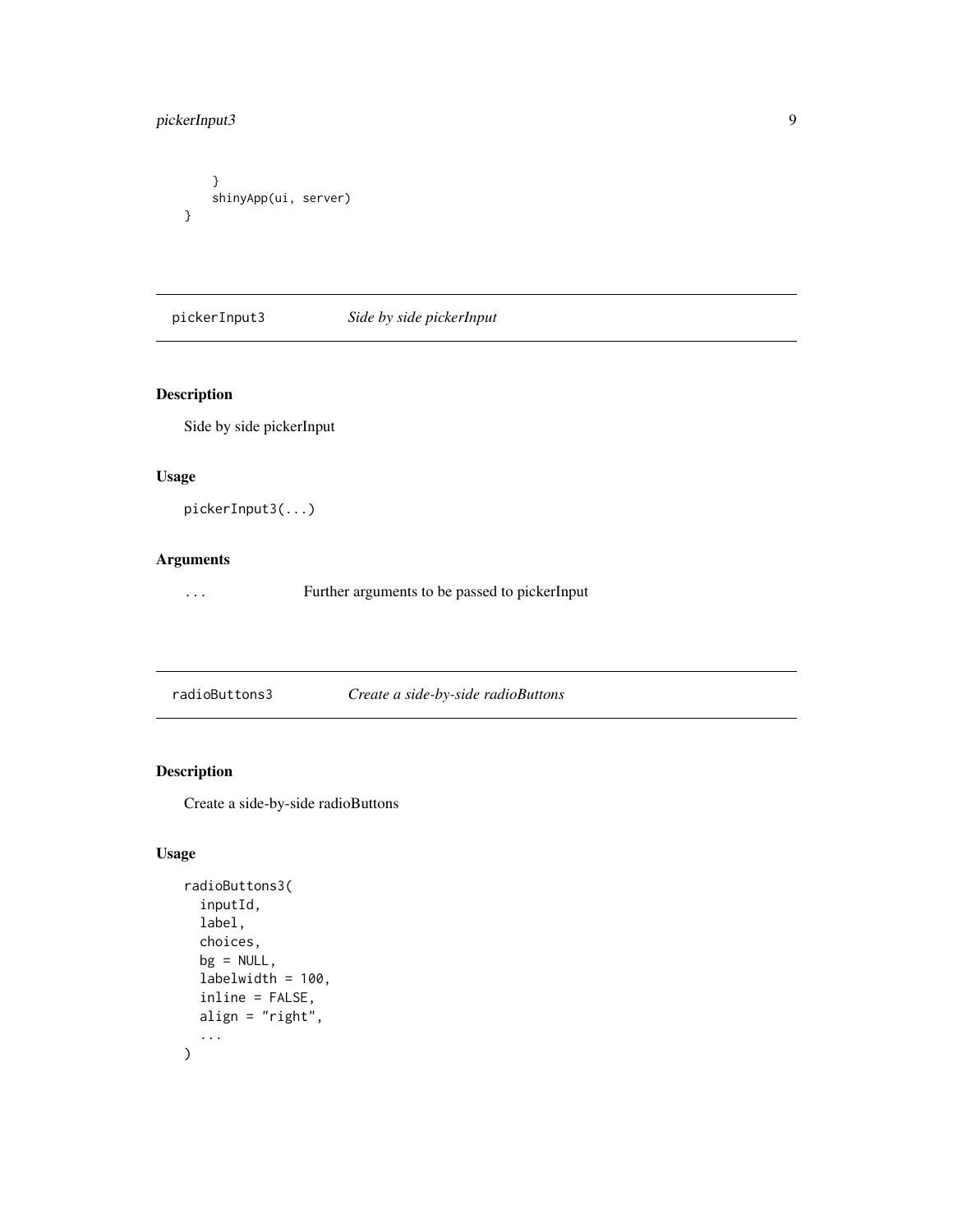#### Arguments

| inputId    | The input slot that will be used to access the value.   |
|------------|---------------------------------------------------------|
| label      | Display label for the control, or NULL for no label.    |
| choices    | List of values to select from                           |
| bg         | The color of text                                       |
| labelwidth | The width of the label in pixel                         |
| inline     | If TRUE, render the choices in line (i.e. horizontally) |
| align      | text align of label                                     |
|            | arguments to be passed to radioButtons                  |

#### Examples

```
library(shiny)
# Only run examples in interactive R sessions
if (interactive()) {
  ui <- fluidPage(
         label3("Welcome"),
         radioButtons3("mydata", "mydata", choices=c("mtcars","iris")),
         verbatimTextOutput("value")
  \mathcal{L}server <- function(input, output) {
        output$value <- renderText({ input$mydata })
  }
  shinyApp(ui, server)
}
```
sampleData *Sample Data for testing 'editData' addin*

#### Description

A sample dataset containing data for 4 people

#### Usage

sampleData

#### Format

A data.frame with 4 rows and 6 variables:

name Last name age age in years country Country Name sex sex, A factor with two levels. bloodType Blood Type. A factor with four levels date Date

<span id="page-9-0"></span>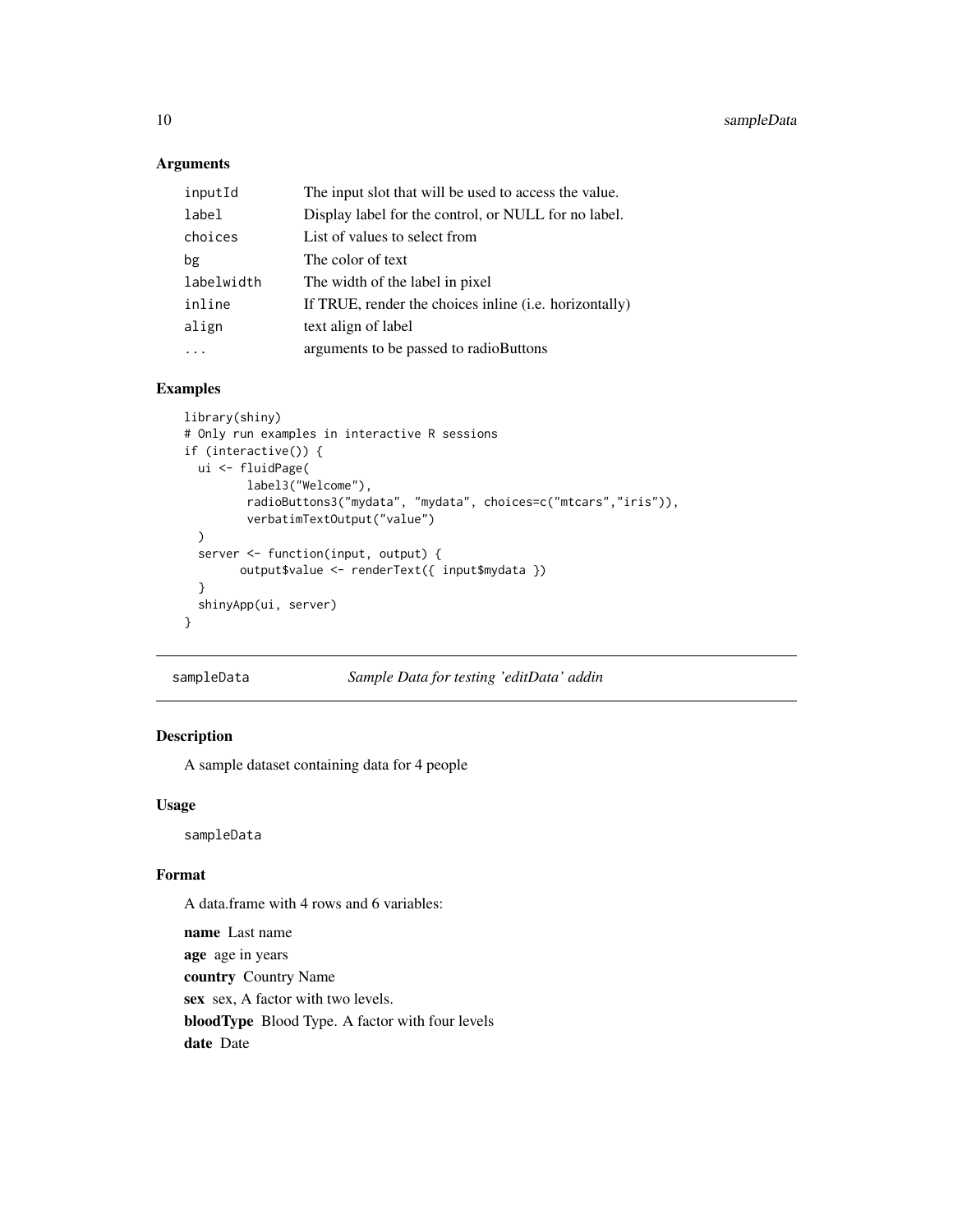<span id="page-10-0"></span>

#### Description

Create a side-by-side selectInput

#### Usage

 $selectInput3(..., width = 100)$ 

#### Arguments

| $\cdots$ | arguments to be passed to selectInput |
|----------|---------------------------------------|
| width    | The width of the input in pixel       |

#### Examples

```
library(shiny)
# Only run examples in interactive R sessions
if (interactive()) {
  ui <- fluidPage(
         selectInput3("sex", "sex", choices=c("Male","Female")),
       selectInput3("smoking", "smokingStatus", choices=c("Never","Ex-smoker","Smoker"))
   )
    server <- function(input, output) {
    }
    shinyApp(ui, server)
}
```
selectizeInput3 *side-by-side selectizeInput*

#### Description

side-by-side selectizeInput

#### Usage

```
selectizeInput3(..., width = 100)
```
#### Arguments

| .     | Further arguments to be passed to selectize Input |
|-------|---------------------------------------------------|
| width | Input width in pixel                              |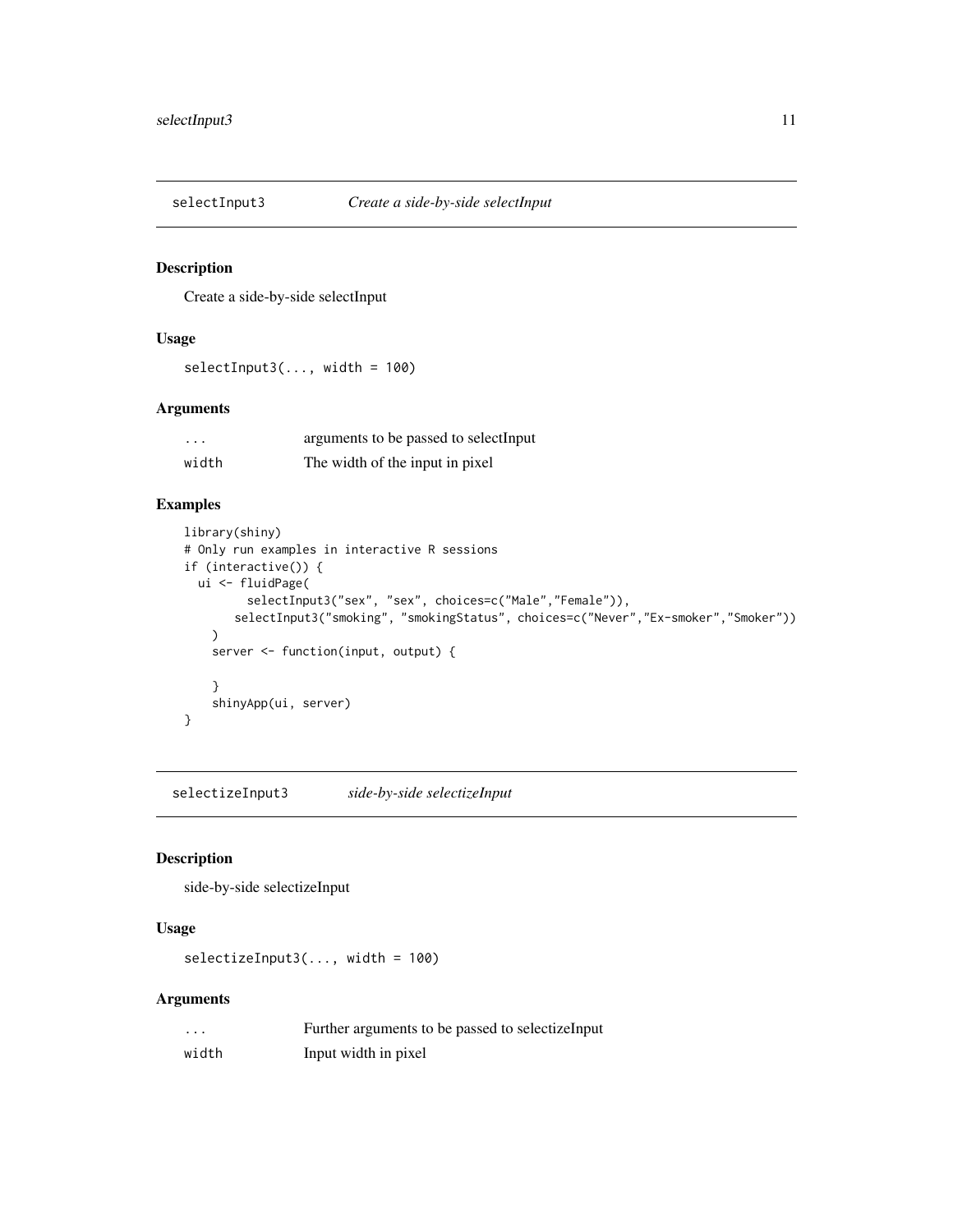#### Examples

```
library(shiny)
# Only run examples in interactive R sessions
if (interactive()) {
  ui <- fluidPage(
         selectizeInput3("color", "color", choices=colors())
    \lambdaserver <- function(input, output) {
    }
    shinyApp(ui, server)
}
```
textInput3 *Create a side-by-side textInput control for entry of unstructured text values*

#### Description

Create a side-by-side textInput control for entry of unstructured text values

#### Usage

```
textInput3(inputId, label, value = ", width = 100, bg = NULL, ...)
```
#### Arguments

| inputId | The input slot that will be used to access the value. |
|---------|-------------------------------------------------------|
| label   | Display label for the control, or NULL for no label.  |
| value   | Initial value.                                        |
| width   | The width of the input in pixel                       |
| bg      | The color of text                                     |
|         | arguments to be passed to textInput                   |

```
library(shiny)
# Only run examples in interactive R sessions
if (interactive()) {
  ui <- fluidPage(
         textInput3("id", "id", ""),
         textInput3("name","name","")
    \lambdaserver <- function(input, output) {
    }
    shinyApp(ui, server)
}
```
<span id="page-11-0"></span>